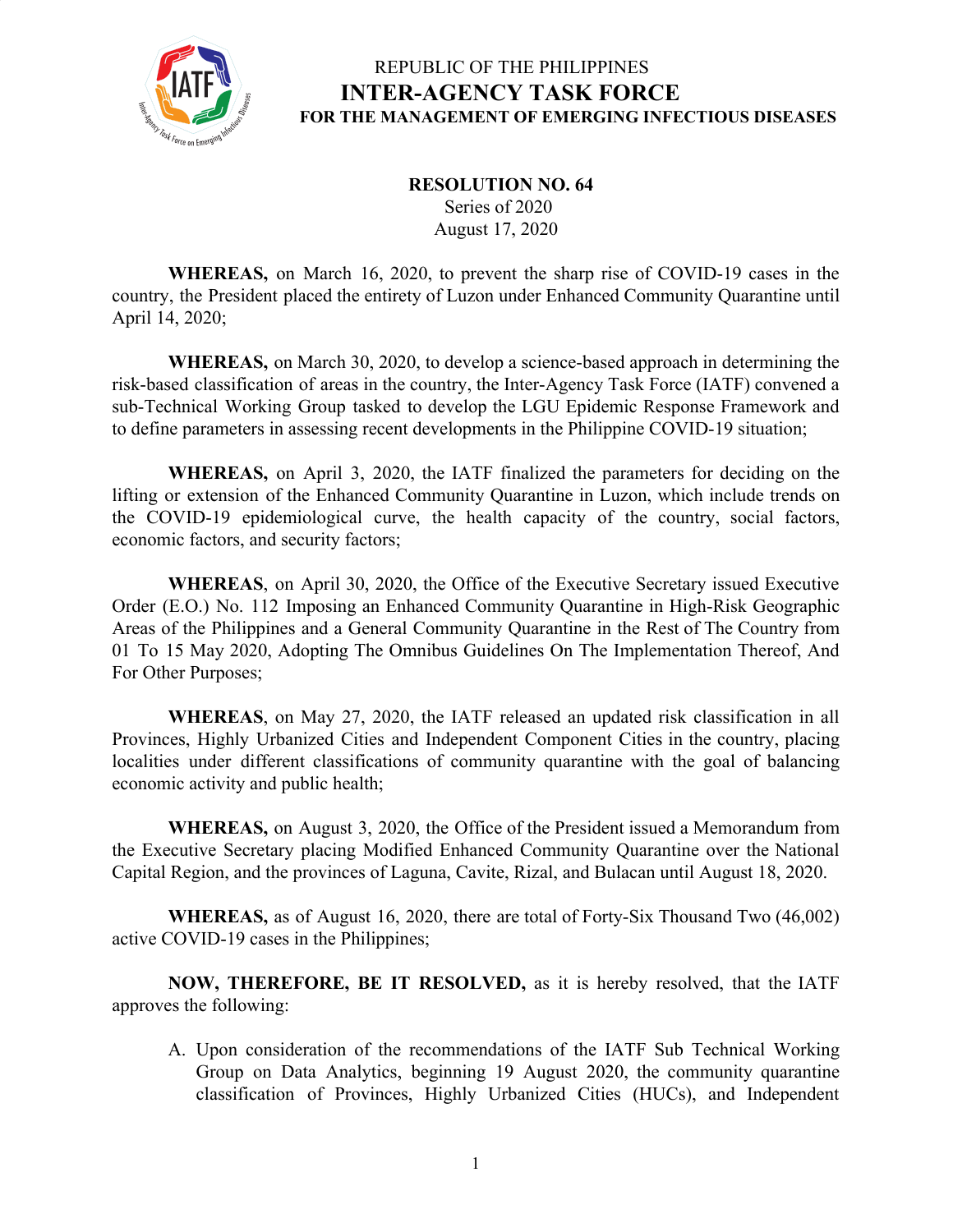

Component Cities (ICCs) based on epidemic risk level, economic, social, and security considerations, and the appeals and commitment of local government units (LGUs) shall be adopted:

- 1. The National Capital Region, and the provinces of Bulacan, Cavite, Laguna, and Rizal shall be placed under General Community Quarantine until 31 August 2020.
- 2. All provinces, HUCs, and ICCs are directed to observe the strict enforcement of the following measures:
	- a. Implementation of localized community quarantine in identified component cities, municipalities, and barangays with community transmission, with concurrence of the RIATF;
	- b. Minimum public health standards, especially the uniform implementation in high-risk areas such as healthcare settings, wet markets, supermarkets, government offices, workplaces, public transportation, and areas with increased economic activity, among others;
	- c. Active surveillance and case finding:
		- i. Finding Active Cases Teams (FACTs) shall visit homes of non-case, non-contacts within the critical and containment zone of the priority area to investigate if possibly a suspect case or contact of a known suspect, probable or confirmed case resides in the area;
		- ii. Contact Tracing Teams (CTTs) shall coordinate or visit homes and workplaces to complete and verify profiles of suspect, probable, confirmed cases and their contacts;
		- iii. The FACT and CTT shall identify eligible patients for RT-PCR testing and endorse them accordingly to the swabbing team for collection of specimens to identify swabbing areas in the community;
		- iv. Identified patients for referral to hospitals will be coursed through the One Hospital Command Center in NCR or through the existing referral network in other areas;
	- d. Immediate facility-based quarantine of all suspect and probable cases, and all returning citizens and foreign nationals, even prior to the referral of the FACTs and CTTs for RT-PCR testing;
	- e. Immediate facility-based isolation of identified symptomatic close contacts within three days from time of onset of symptoms, even prior to the referral of the FACTs and CTTs for RT-PCR testing;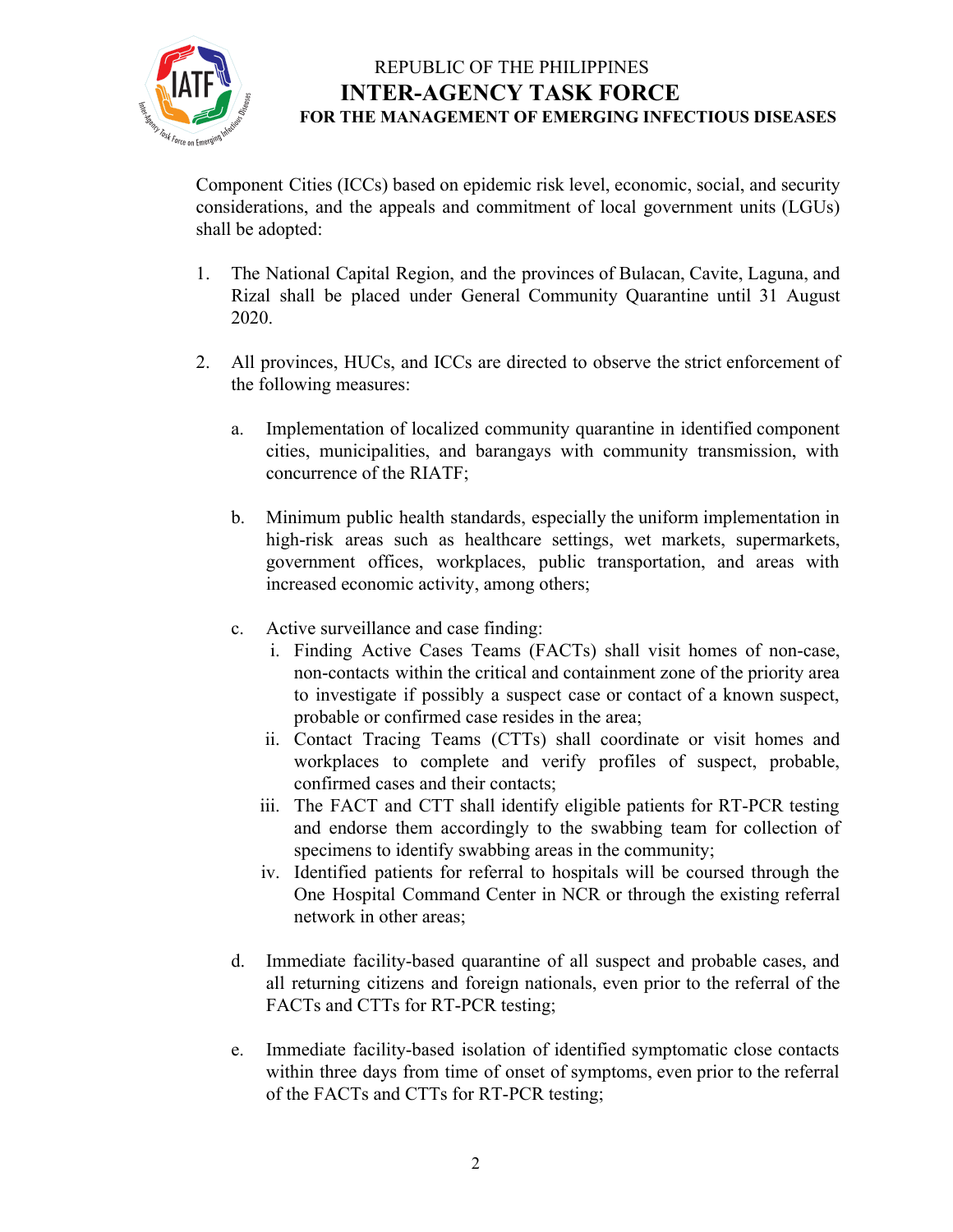

- f. Ensuring availability and/or scaling up of isolation/quarantine facilities in priority/critical areas, even down to the level of the barangay, and including in private and public establishments and workplaces;
- g. Scaling up of local health system capacity, especially critical care, including dedicated mechanical ventilators, ICU, isolation, and ward beds for COVID-19 cases in local government hospitals and health facilities; and
- h. Submission of complete and accurate data through COVID-Kaya and DOH DataCollect.
- B. The IATF enjoins agencies and entities of the Philippine Government to adopt, utilize and promote the Philippine Humanitarian Assistance Registry as the primary government website for information, inquiries and procedures on all local and foreign humanitarian assistance to the Philippine Government, including in-kind and financial donations, and deployment of humanitarian workers; and
- C. Considering the continuing State of Public Health Emergency, the overseas deployment of the medical and allied health workers is hereby temporarily suspended pursuant to the Philippine Overseas Employment Administration Governing Board Resolution No. 09, series of 2020. For this purpose, the DOH and all hospitals and healthcare facilities of local government units and entities are enjoined to hire these medical and allied health workers to supplement their current workforce.

**RESOLVED FURTHER,** the Chairperson and the Co-Chairperson shall be duly authorized to sign for and on behalf of the Inter-Agency Task Force.

**APPROVED** during the 64th Inter-Agency Task Force Meeting, as reflected in the minutes of the meeting, held this 17th of August 2020 *via* video conference.

**CISCO/T. DUQUE III** 

Secretary, Department of Health IATF Chairperson

KARLO ALEXEI B. NOGRALES Cabinet Secretary, Office of the Cabinet Secretary **IATF** Co-Chairperson